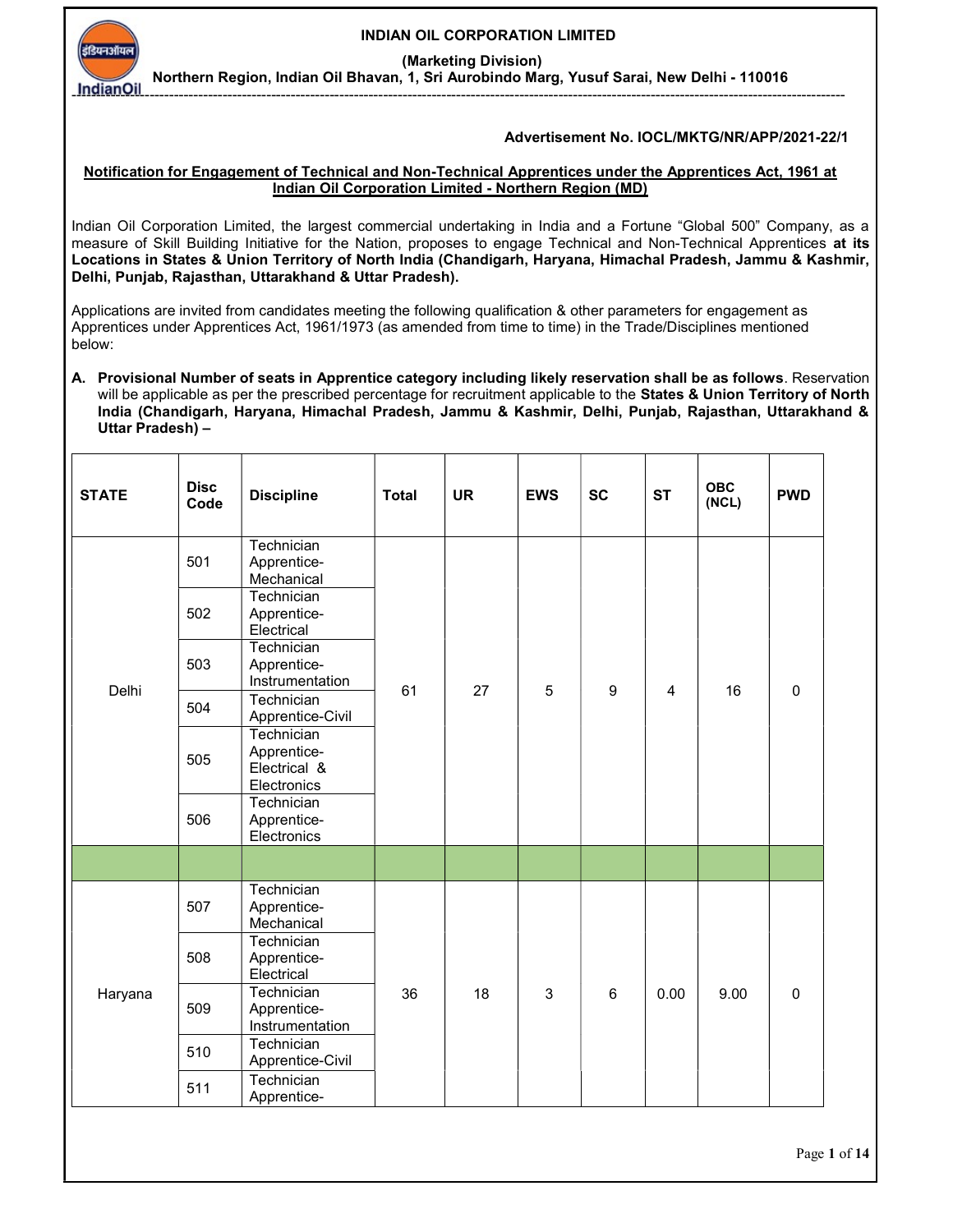|          |     | Electrical &<br>Electronics                              |    |       |      |       |      |      |             |
|----------|-----|----------------------------------------------------------|----|-------|------|-------|------|------|-------------|
|          | 512 | Technician<br>Apprentice-                                |    |       |      |       |      |      |             |
|          |     | Electronics                                              |    |       |      |       |      |      |             |
|          |     |                                                          |    |       |      |       |      |      |             |
|          | 513 | Technician<br>Apprentice-<br>Mechanical                  |    |       |      |       |      |      |             |
|          | 514 | Technician<br>Apprentice-<br>Electrical                  |    |       |      |       |      |      |             |
| Himachal | 515 | Technician<br>Apprentice-<br>Instrumentation             | 8  | 5.00  | 0.00 | 2.00  | 0.00 | 1.00 | $\pmb{0}$   |
| Pradesh  | 516 | Technician<br>Apprentice-Civil                           |    |       |      |       |      |      |             |
|          | 517 | Technician<br>Apprentice-<br>Electrical &<br>Electronics |    |       |      |       |      |      |             |
|          | 518 | Technician<br>Apprentice-<br>Electronics                 |    |       |      |       |      |      |             |
|          |     |                                                          |    |       |      |       |      |      |             |
| Jammu &  | 519 | Technician<br>Apprentice-<br>Mechanical                  | 8  |       |      |       |      |      |             |
|          | 520 | Technician<br>Apprentice-<br>Electrical                  |    |       |      |       |      |      |             |
|          | 521 | Technician<br>Apprentice-<br>Instrumentation             |    | 6.00  | 0.00 | 0.00  | 0.00 | 2.00 | $\mathbf 0$ |
| Kashmir  | 522 | Technician<br>Apprentice-Civil                           |    |       |      |       |      |      |             |
|          | 523 | Technician<br>Apprentice-<br>Electrical &<br>Electronics |    |       |      |       |      |      |             |
|          | 524 | Technician<br>Apprentice-<br>Electronics                 |    |       |      |       |      |      |             |
|          |     |                                                          |    |       |      |       |      |      |             |
|          | 525 | Technician<br>Apprentice-<br>Mechanical                  |    |       |      |       |      |      |             |
|          | 526 | Technician<br>Apprentice-<br>Electrical                  |    |       |      |       |      |      |             |
| Punjab   | 527 | Technician<br>Apprentice-<br>Instrumentation             | 42 | 18.00 | 4.00 | 12.00 | 0.00 | 8.00 | $\pmb{0}$   |
|          | 528 | Technician<br>Apprentice-Civil                           |    |       |      |       |      |      |             |
|          | 529 | Technician<br>Apprentice-<br>Electrical &<br>Electronics |    |       |      |       |      |      |             |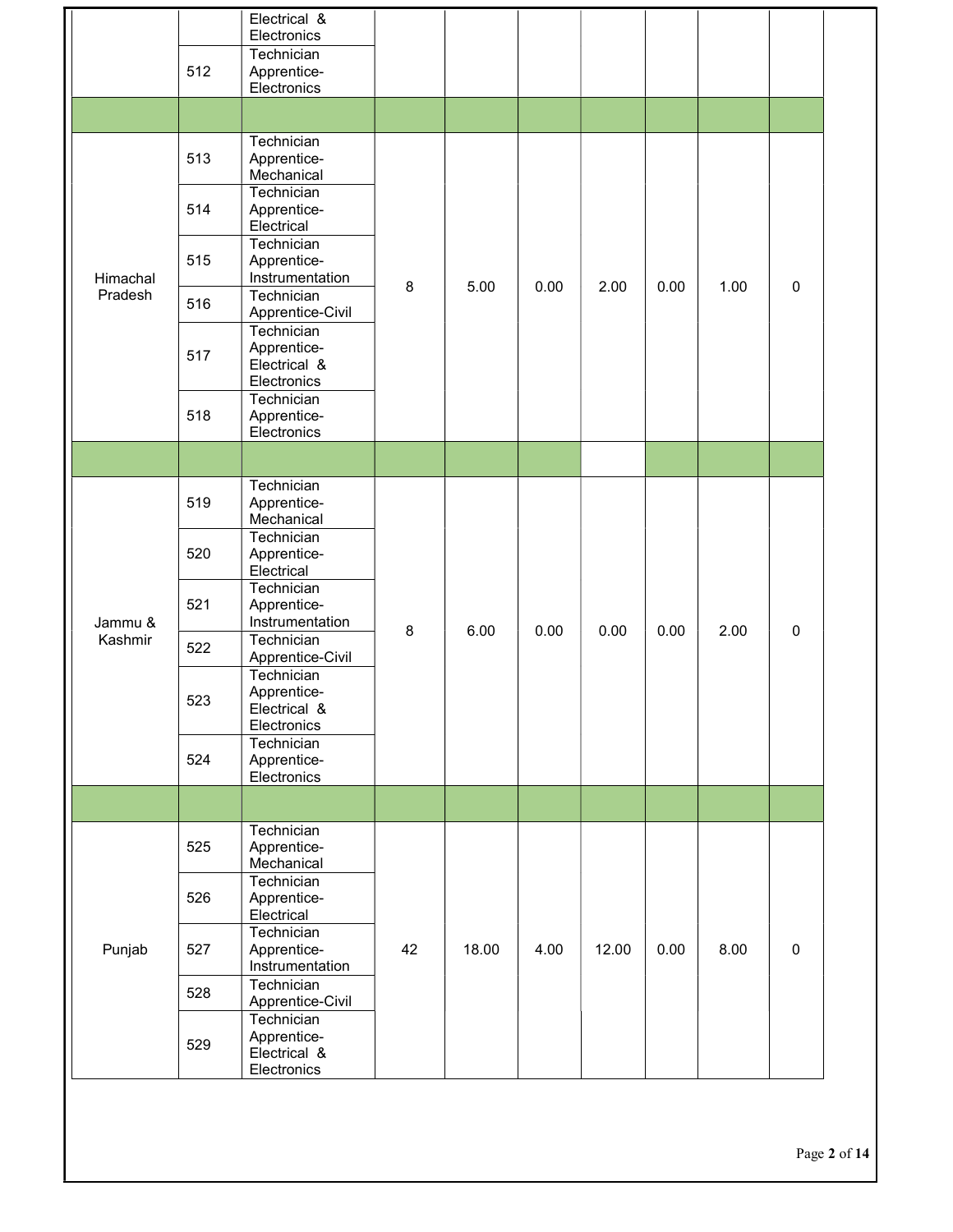|                      |     | Technician                                               |                  |       |       |       |      |       |           |
|----------------------|-----|----------------------------------------------------------|------------------|-------|-------|-------|------|-------|-----------|
|                      | 530 | Apprentice-                                              |                  |       |       |       |      |       |           |
|                      |     | Electronics                                              |                  |       |       |       |      |       |           |
|                      |     |                                                          |                  |       |       |       |      |       |           |
|                      | 531 | Technician<br>Apprentice-                                |                  |       |       |       |      |       |           |
|                      | 532 | Mechanical<br>Technician<br>Apprentice-                  |                  |       |       |       |      |       |           |
|                      |     | Electrical<br>Technician                                 |                  |       |       |       |      |       |           |
| Rajasthan            | 533 | Apprentice-<br>Instrumentation                           | 42               | 18.00 | 4.00  | 7.00  | 5.00 | 8.00  | $\pmb{0}$ |
|                      | 534 | Technician<br>Apprentice-Civil                           |                  |       |       |       |      |       |           |
|                      | 535 | Technician<br>Apprentice-<br>Electrical &<br>Electronics |                  |       |       |       |      |       |           |
|                      | 536 | Technician<br>Apprentice-<br>Electronics                 |                  |       |       |       |      |       |           |
|                      |     |                                                          |                  |       |       |       |      |       |           |
|                      | 537 | Technician<br>Apprentice-<br>Mechanical                  |                  |       |       |       | 1.00 | 30.00 | $\pmb{0}$ |
|                      | 538 | Technician<br>Apprentice-<br>Electrical                  | 113              |       |       |       |      |       |           |
|                      | 539 | Technician<br>Apprentice-<br>Instrumentation             |                  | 48.00 | 11.00 | 23.00 |      |       |           |
| <b>Uttar Pradesh</b> | 540 | Technician<br>Apprentice-Civil                           |                  |       |       |       |      |       |           |
|                      | 541 | Technician<br>Apprentice-<br>Electrical &<br>Electronics |                  |       |       |       |      |       |           |
|                      | 542 | Technician<br>Apprentice-<br>Electronics                 |                  |       |       |       |      |       |           |
|                      |     |                                                          |                  |       |       |       |      |       |           |
|                      | 543 | Technician<br>Apprentice-<br>Mechanical                  |                  |       |       |       |      |       |           |
|                      | 544 | Technician<br>Apprentice-<br>Electrical                  |                  |       |       |       |      |       |           |
| Uttara khand         | 545 | Technician<br>Apprentice-<br>Instrumentation             | $\boldsymbol{9}$ | 7.00  | 0.00  |       |      |       | $\pmb{0}$ |
|                      | 546 | Technician<br>Apprentice-Civil                           |                  |       |       | 1.00  | 0.00 | 1.00  |           |
|                      | 547 | Technician<br>Apprentice-<br>Electrical &<br>Electronics |                  |       |       |       |      |       |           |
|                      | 548 | Technician<br>Apprentice-<br>Electronics                 |                  |       |       |       |      |       |           |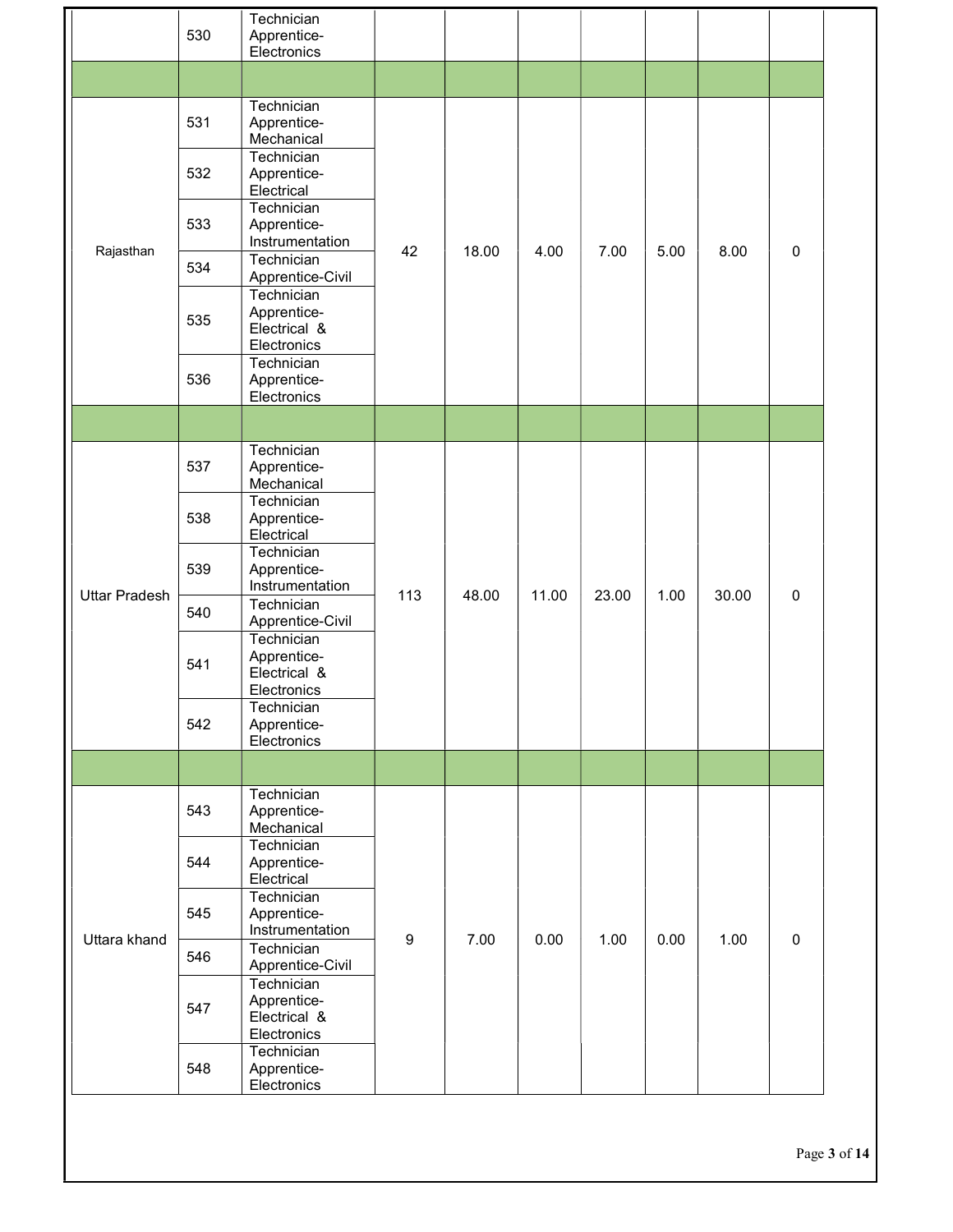|                     | 549 | <b>Trade Apprentice</b><br>$-$ Fitter<br><b>Trade Apprentice</b> |    |        |      |      |      |       |             |
|---------------------|-----|------------------------------------------------------------------|----|--------|------|------|------|-------|-------------|
|                     | 550 | - Electrician<br><b>Trade Apprentice</b>                         |    |        |      |      |      |       |             |
| Delhi               | 551 | - Electronics<br>Mechanic<br><b>Trade Apprentice</b>             | 42 | 18.000 | 4.00 | 6.00 | 3.00 | 11.00 | $\mathbf 0$ |
|                     | 552 | - Instrument<br>Mechanic<br>Trade Apprentice                     |    |        |      |      |      |       |             |
|                     | 553 | - Machinist                                                      |    |        |      |      |      |       |             |
|                     |     |                                                                  |    |        |      |      |      |       |             |
|                     | 554 | <b>Trade Apprentice</b><br>$-$ Fitter                            |    |        |      |      |      |       |             |
|                     | 555 | <b>Trade Apprentice</b><br>- Electrician                         |    |        |      |      |      |       |             |
| Haryana             | 556 | <b>Trade Apprentice</b><br>- Electronics<br>Mechanic             | 24 | 12.000 | 2.00 | 4.00 | 0.00 | 6.00  | $\mathbf 0$ |
|                     | 557 | <b>Trade Apprentice</b><br>- Instrument<br>Mechanic              |    |        |      |      |      |       |             |
|                     | 558 | <b>Trade Apprentice</b><br>- Machinist                           |    |        |      |      |      |       |             |
|                     |     |                                                                  |    |        |      |      |      |       |             |
|                     | 559 | <b>Trade Apprentice</b><br>$-$ Fitter                            |    |        |      |      |      |       |             |
|                     | 560 | <b>Trade Apprentice</b><br>- Electrician                         |    |        |      |      |      |       |             |
| Himachal<br>Pradesh | 561 | <b>Trade Apprentice</b><br>- Electronics<br>Mechanic             | 5  | 3.000  | 0.00 | 1.00 | 0.00 | 1.00  | $\pmb{0}$   |
|                     | 562 | <b>Trade Apprentice</b><br>- Instrument<br>Mechanic              |    |        |      |      |      |       |             |
|                     | 563 | <b>Trade Apprentice</b><br>- Machinist                           |    |        |      |      |      |       |             |
|                     |     |                                                                  |    |        |      |      |      |       |             |
|                     | 564 | <b>Trade Apprentice</b><br>$-$ Fitter                            |    |        |      |      |      |       |             |
|                     | 565 | <b>Trade Apprentice</b><br>- Electrician                         |    |        |      |      | 0.00 | 1.00  |             |
| Jammu &<br>Kashmir  | 566 | <b>Trade Apprentice</b><br>- Electronics<br>Mechanic             | 5  | 4.000  | 0.00 | 0.00 |      |       | $\mathbf 0$ |
|                     | 567 | <b>Trade Apprentice</b><br>- Instrument<br>Mechanic              |    |        |      |      |      |       |             |
|                     | 568 | Trade Apprentice<br>- Machinist                                  |    |        |      |      |      |       |             |
|                     |     |                                                                  |    |        |      |      |      |       |             |
|                     | 569 | <b>Trade Apprentice</b><br>– Fitter                              |    |        |      |      |      |       |             |
| Punjab              | 570 | <b>Trade Apprentice</b><br>- Electrician                         | 28 | 13.000 | 2.00 | 8.00 | 0.00 | 5.00  | $\pmb{0}$   |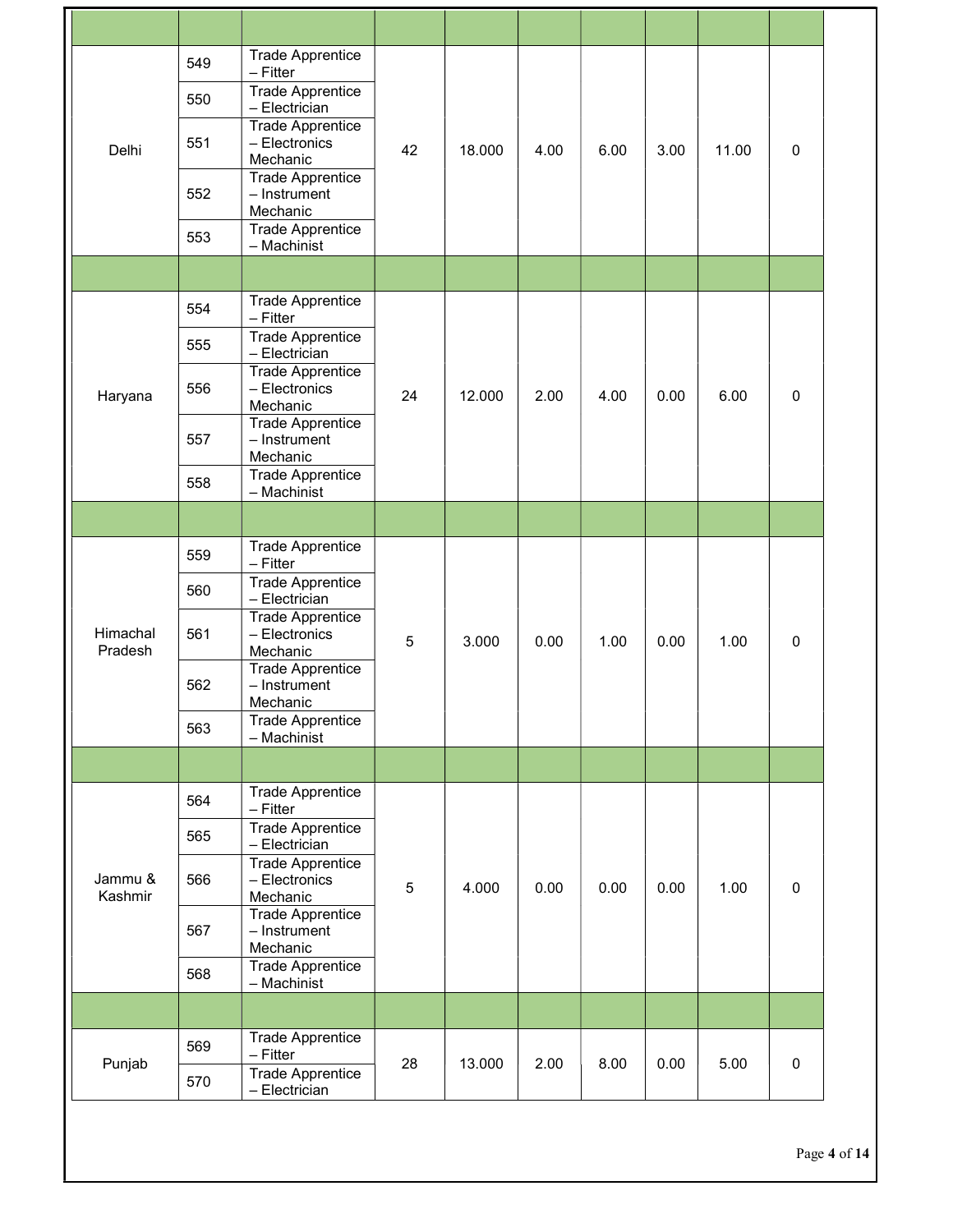|                      | 571<br>572<br>573 | <b>Trade Apprentice</b><br>- Electronics<br>Mechanic<br><b>Trade Apprentice</b><br>- Instrument<br>Mechanic<br>Trade Apprentice<br>- Machinist |                |        |      |       |      |       |           |
|----------------------|-------------------|------------------------------------------------------------------------------------------------------------------------------------------------|----------------|--------|------|-------|------|-------|-----------|
|                      |                   |                                                                                                                                                |                |        |      |       |      |       |           |
|                      | 574               | <b>Trade Apprentice</b><br>- Fitter                                                                                                            |                |        |      |       |      |       |           |
|                      | 575               | <b>Trade Apprentice</b><br>- Electrician                                                                                                       |                |        |      |       |      |       |           |
| Rajasthan            | 576               | <b>Trade Apprentice</b><br>- Electronics<br>Mechanic                                                                                           | 28             | 14.000 | 2.00 | 4.00  | 3.00 | 5.00  | $\pmb{0}$ |
|                      | 577               | <b>Trade Apprentice</b><br>- Instrument<br>Mechanic                                                                                            |                |        |      |       |      |       |           |
|                      | 578               | <b>Trade Apprentice</b><br>- Machinist                                                                                                         |                |        |      |       |      |       |           |
|                      |                   |                                                                                                                                                |                |        |      |       |      |       |           |
|                      | 579               | <b>Trade Apprentice</b><br>- Fitter                                                                                                            |                |        |      |       | 0.00 | 20.00 |           |
| <b>Uttar Pradesh</b> | 580               | <b>Trade Apprentice</b><br>- Electrician                                                                                                       | 75             |        |      |       |      |       |           |
|                      | 581               | <b>Trade Apprentice</b><br>- Electronics<br>Mechanic                                                                                           |                | 33.000 | 7.00 | 15.00 |      |       | $\pmb{0}$ |
|                      | 582               | <b>Trade Apprentice</b><br>- Instrument<br>Mechanic                                                                                            |                |        |      |       |      |       |           |
|                      | 583               | <b>Trade Apprentice</b><br>- Machinist                                                                                                         |                |        |      |       |      |       |           |
|                      |                   |                                                                                                                                                |                |        |      |       |      |       |           |
|                      | 584               | <b>Trade Apprentice</b><br>$-$ Fitter                                                                                                          |                | 5.000  |      |       |      | 0.00  |           |
|                      | 585               | <b>Trade Apprentice</b><br>- Electrician                                                                                                       |                |        |      | 1.00  | 0.00 |       |           |
| Uttarakhand          | 586               | <b>Trade Apprentice</b><br>- Electronics<br>Mechanic                                                                                           | $\,6$          |        | 0.00 |       |      |       | $\pmb{0}$ |
|                      | 587               | <b>Trade Apprentice</b><br>- Instrument<br>Mechanic                                                                                            |                |        |      |       |      |       |           |
|                      | 588               | <b>Trade Apprentice</b><br>- Machinist                                                                                                         |                |        |      |       |      |       |           |
|                      |                   |                                                                                                                                                |                |        |      |       |      |       |           |
| Chandigarh           | 589               |                                                                                                                                                | $\mathbf{1}$   | 1.00   | 0.00 | 0.00  | 0.00 | 0.00  |           |
| Delhi                | 590               |                                                                                                                                                | 12             | 7.00   | 1.00 | 1.00  | 0.00 | 3.00  |           |
| Haryana              | 591               | <b>Trade Apprentice</b><br>(Accountant)                                                                                                        | $\overline{7}$ | 5.00   | 0.00 | 1.00  | 0.00 | 1.00  |           |
| Himachal<br>Pradesh  | 592               |                                                                                                                                                | $\sqrt{2}$     | 2.00   | 0.00 | 0.00  | 0.00 | 0.00  |           |
| Jammu &<br>Kashmir   | 593               |                                                                                                                                                | $\overline{c}$ | 2.00   | 0.00 | 0.00  | 0.00 | 0.00  |           |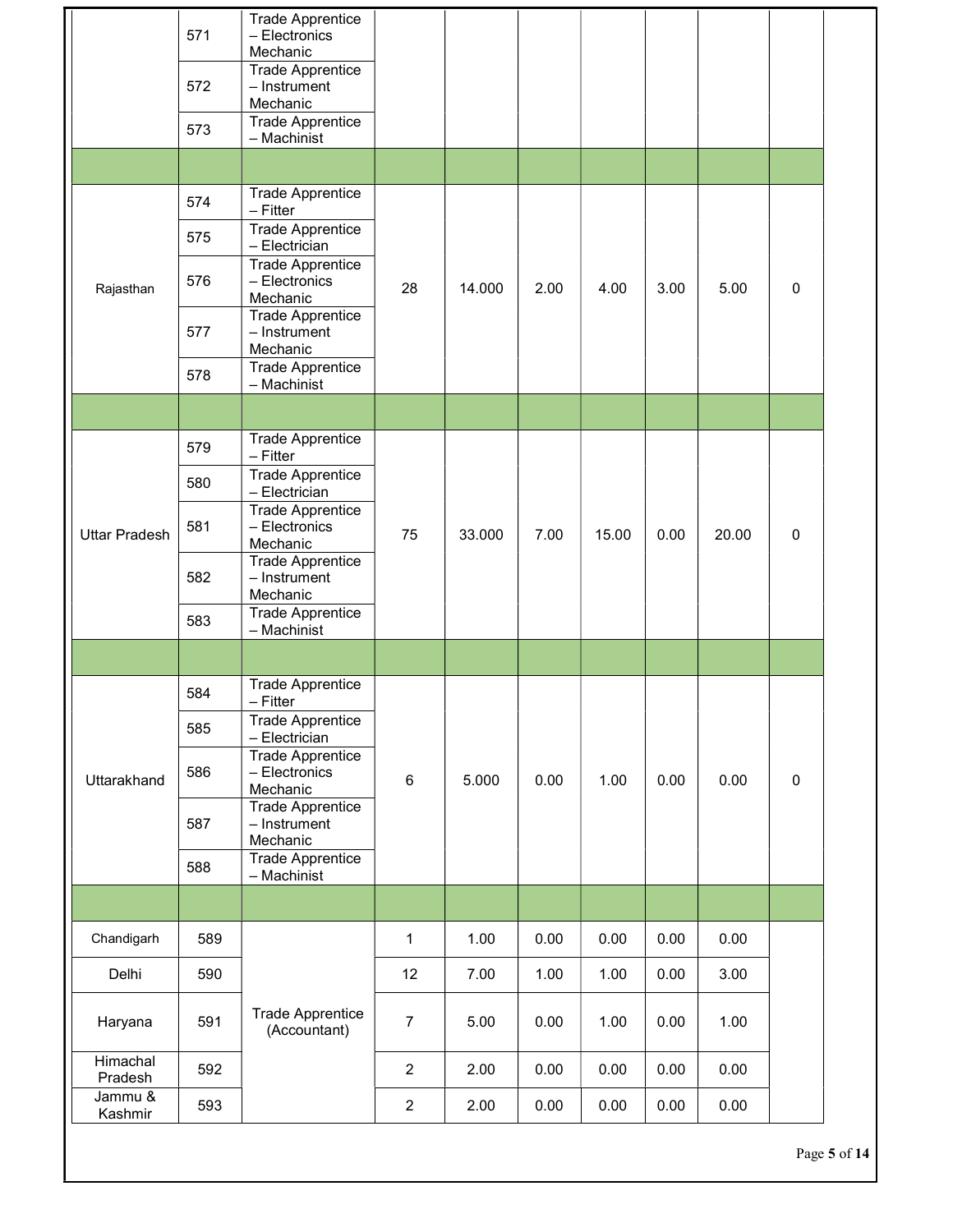| Punjab               | 594 |                                                | $\overline{7}$ | 4.00  | 0.00  | 2.00   | 0.00  | 1.00   |                |  |
|----------------------|-----|------------------------------------------------|----------------|-------|-------|--------|-------|--------|----------------|--|
| Rajasthan            | 595 |                                                | 8              | 5.00  | 0.00  | 1.00   | 1.00  | 1.00   | 7 PV,          |  |
| <b>Uttar Pradesh</b> | 596 |                                                | 22             | 11.00 | 2.00  | 4.00   | 0.00  | 5.00   | 6 PH,<br>7 PL, |  |
| Uttarakhand          | 597 |                                                | $\overline{c}$ | 2.00  | 0.00  | 0.00   | 0.00  | 0.00   | 5 MD<br>$***$  |  |
|                      |     |                                                |                |       |       |        |       |        |                |  |
| Chandigarh           | 598 |                                                | $\mathbf{1}$   | 1.00  | 0.00  | 0.00   | 0.00  | 0.00   |                |  |
| Delhi                | 599 |                                                | $\sqrt{3}$     | 3.00  | 0.00  | 0.00   | 0.00  | 0.00   |                |  |
| Haryana              | 600 | <b>Trade Apprentice</b>                        | $\overline{c}$ | 2.00  | 0.00  | 0.00   | 0.00  | 0.00   |                |  |
| Punjab               | 601 | - Data Entry<br>Operator (Fresher              | $\sqrt{3}$     | 3.00  | 0.00  | 0.00   | 0.00  | 0.00   |                |  |
| Rajasthan            | 602 | Apprentices)                                   | $\overline{2}$ | 2.00  | 0.00  | 0.00   | 0.00  | 0.00   |                |  |
| <b>Uttar Pradesh</b> | 603 |                                                | 6              | 4.00  | 0.00  | 1.00   | 0.00  | 1.00   |                |  |
| Uttarakhand          | 604 |                                                | $\mathbf{1}$   | 1.00  | 0.00  | 0.00   | 0.00  | 0.00   |                |  |
| Chandigarh           | 605 |                                                | $\mathbf{1}$   | 1.00  | 0.00  | 0.00   | 0.00  | 0.00   |                |  |
| Delhi                | 606 |                                                | 3              | 3.00  | 0.00  | 0.00   | 0.00  | 0.00   |                |  |
| Haryana              | 607 | <b>Trade Apprentice</b>                        | $\overline{2}$ | 2.00  | 0.00  | 0.00   | 0.00  | 0.00   |                |  |
| Punjab               | 608 | - Data Entry<br>Operator (Skill<br>Certificate | $\sqrt{3}$     | 3.00  | 0.00  | 0.00   | 0.00  | 0.00   |                |  |
| Rajasthan            | 609 | Holder)                                        | 1              | 1.00  | 0.00  | 0.00   | 0.00  | 0.00   |                |  |
| <b>Uttar Pradesh</b> | 610 |                                                | $\sqrt{3}$     | 3.00  | 0.00  | 0.00   | 0.00  | 0.00   |                |  |
| Uttarakhand          | 611 |                                                | $\mathbf 0$    | 0.00  | 0.00  | 0.00   | 0.00  | 0.00   |                |  |
| <b>TOTAL</b>         |     |                                                | 626            | 317   | 47.00 | 109.00 | 17.00 | 136.00 | $25**$         |  |

### NOTE:

- \*\*The reservation for PwBD as indicated for the Discipline of Trade Apprentice Accountant, Trade Apprentice – Data Entry Operator (Fresher Apprentices) & Trade Apprentice – Data Entry Operator (Skill Certificate Holder) shall be applied on horizontal basis, across all categories, as per the Government guidelines.
- 2. No. of seats indicated above is tentative and may increase or decrease in the relevant categories at the absolute discretion of the management and in compliance with the Presidential Directives on reservation at the time of engagement.
- 3. In case of non-availability of suitable candidates for filling up seats against codes (598,599,600,601,602,603&604) or (605,606,607,608,609,610&611), the same shall be filled by suitable candidates from code (598,599,600,601,602,603&604) or (605,606,607,608,609,610&611), as the case may be, as per selection criteria and other criteria / parameters.

### Prescribed Qualification/Eligibility Criteria

1. For Discipline Code - 501/507/513/519/525/531/537/543 - Technician Apprentice(Mechanical)- 3 years Regular Full Time Diploma in Mechanical Engineering from recognized Institute/University with minimum of 50% marks in aggregate for General & OBC candidates & 45% in case of SC/ST candidates against reserved positions.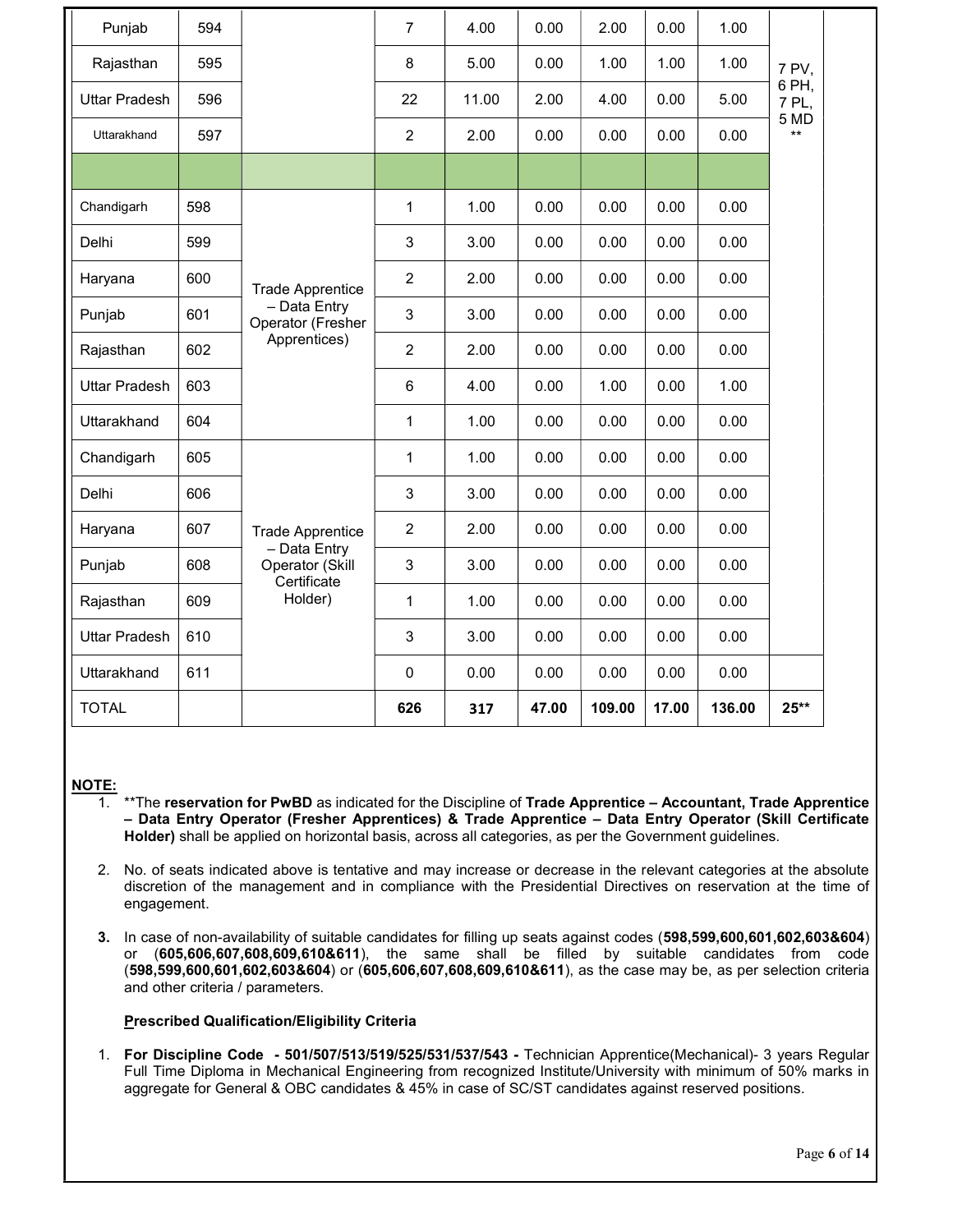- 2. For Discipline Code 502/508/514/520/526/532/538/544 Technician Apprentice(Electrical) 3 years Regular Full Time Diploma in Electrical Engineering from recognized Institute/University with minimum of 50% marks in aggregate for General & OBC candidates & 45% in case of SC/ST candidates against reserved positions.
- 3. For Discipline Code- 503/509/515/521/527/533/539/545 Technician Apprentice(Instrumentation) 3 years Regular Full Time Diploma in Instrumentation Engineering from recognized Institute/University with minimum of 50% marks in aggregate for General & OBC candidates & 45% in case of SC/ST candidates against reserved positions.
- 4. For Discipline Code- 504/510/516/522/528/534/540/546 Technician Apprentice(Civil) 3 years Regular Full Time Diploma in Civil Engineering from recognized Institute/University with minimum of 50% marks in aggregate for General & OBC candidates & 45% in case of SC/ST candidates against reserved positions.
- 5. For Discipline Code- 505/511/517/523/529/535/541/547 Technician Apprentice (Electrical & Electronics) 3 years Regular Full Time Diploma in Electrical & Electronics Engineering from recognized Institute/University with minimum of 50% marks in aggregate for General & OBC candidates & 45% in case of SC/ST candidates against reserved positions.
- 6. For Discipline Code- 506/512/518/524/530/536/542/548 Technician Apprentice(Electronics) 3 years Regular Full Time Diploma in Electronics Engineering from recognized Institute/University with minimum of 50% marks in aggregate for General & OBC candidates & 45% in case of SC/ST candidates against reserved positions
- 7. For Discipline Code- 549/554/559/564/569/574/579/584 Trade Apprentice (Fitter) Regular Full time ITI (Fitter) recognized by NCVT / SCVT.
- 8. For Discipline Code- 550/555/560/565/570/575/580/585 Trade Apprentice (Electrician) Regular Full time ITI (Electrician) recognized by NCVT / SCVT.
- 9. For Discipline Code- 551/556/561/566/571/576/581/586 Trade Apprentice (Electronics Mechanic) Regular Full time ITI (Electronics Mechanic) recognized by NCVT / SCVT.
- 10. For Discipline Code- 552/557/562/567/572/577/582/587 Trade Apprentice (Instrument Mechanic) Regular Full time ITI (Instrument Mechanic) recognized by NCVT / SCVT.
- 11. For Discipline Code- 553/558/563/568/573/578/583/588 Trade Apprentice (Machinist) Regular Full time ITI (Machinist) recognized by NCVT / SCVT.
- 12. For Discipline Code 589/590/591/592/593/594/595/596/597 Trade Apprentice-Accountant: Regular Full Time Graduate in any discipline with minimum 50% marks in aggregate for General & OBC candidates and 45% in case of SC/ST/PwBD candidates for reserved positions from a recognized Institute/University.
- 13. For Discipline Code 598/599/600/601/602/603/604 Trade Apprentice Data Entry Operator (Fresher Apprentices): Non-Graduate with 12th pass qualification.
- 14. For Discipline Code 605/606/607/608/609/610/611 Trade Apprentice Data Entry Operator (Skilled Certificate Holders):. Minimum 12th pass. Additionally, candidates should possess Skill Certificate of 'Domestic Data Entry Operator' for training of less than one year issued by an awarding body recognised under National Skill Qualifications Framework or any other authority recognised by the Central Govt.

#### Note:

Candidates holding the required qualification acquired through part-time/correspondence/ distance education mode are not eligible.

Candidates having undergone training and/or having job experience for a period of one year or more after the attainment of the qualification shall not be eligible for being engaged.

Candidates who have completed three years after acquiring the prescribed qualification as on date of reckoning eligibility criteria shall also not be eligible for engagement as Apprentices.

A Candidate should not have undergone Apprenticeship Training earlier or has been pursuing Apprenticeship Training under the Apprentices Act.

In case of "Fresher Apprentice" the candidate should not have undergone any institutional training or skill training, before taking up on-the job training or practical training under the Apprentices Act 1961.

At any stage of the selection process, if it is found that the candidate has furnished false or incorrect information, the candidature of the candidate will be cancelled. Candidate shall also render himself liable for criminal prosecution.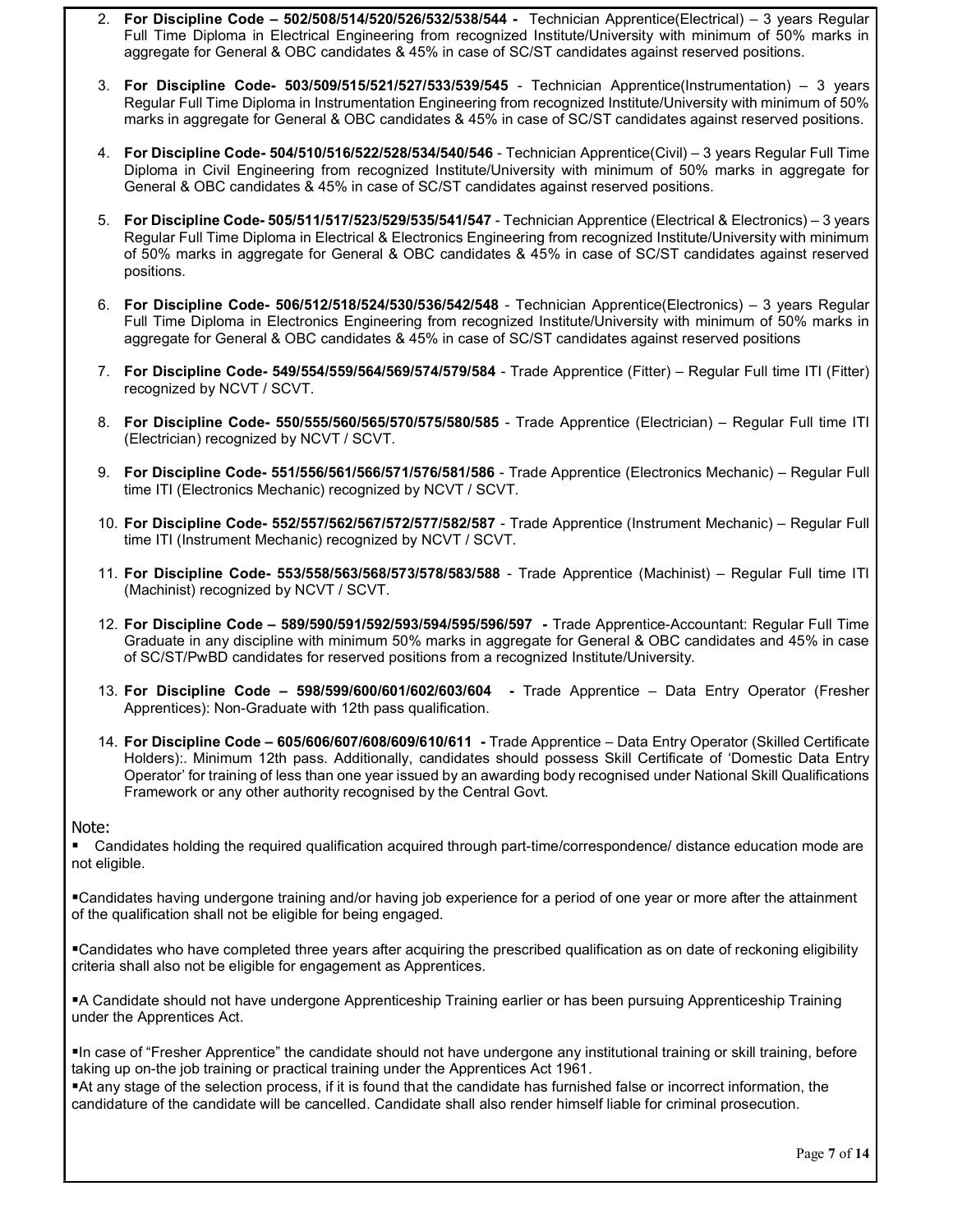- 15. For ITI qualification in the relevant trade, eligibility shall be pass marks. Only regular full time ITI course recognised by NCVT/SCVT shall be considered.
- 16. Under Discipline Code 598/599/600/601/602/603/604, "Fresher apprentice" will be considered. "Fresher apprentice" means a non-graduate apprentice, who has not undergone any institutional training or skill training, before taking up on-the-job training or practical training under the Apprentices Act, 1961.
- 17. Under Discipline Code 605/606/607/608/609/610/611, Skill Certificate Holders will be considered. Candidates applying against under the codes 605/606/607/608/609/610/611 with Skill Certificate in 'Domestic Data Entry Operator' should possess skill certificate for training of less than one year issued by an awarding body recognised under National Skill Qualifications Framework or any other authority recognised by the Central Govt. in this regard.
- 18. Candidates possessing Diploma in Engineering in relevant trade / discipline under recognized lateral entry scheme (Class–XII (Sc.)/ ITI admitted in 2nd year of Diploma course) shall also be considered eligible subject to meeting prescribed percentage of marks on the basis of aggregate of all semesters in the diploma course.
- 19. Candidates with qualification acquired through Distance Learning / Part Time / Correspondence Mode shall NOT be considered.
- 20. Candidates possessing higher professional qualifications such as **BE / B Tech, MBA, CA, LLB, MCA** or any such equivalent qualification or pursuing higher qualification shall NOT be considered. Suppression of information regarding possession or pursuing higher qualification shall render a candidate ineligible for consideration at any stage of selection/termination or any time during engagement.
- 21. Candidates applying for more than one Trade/Discipline will not be considered and their applications will be summarily rejected.
- 22. In case the date of declaration of result is not mentioned in the Mark Sheet, the candidate shall be required to submit a certificate mentioning the date of publication of result from the Principal of the School/Polytechnic/ College/Institute from where the candidate pursued his/her Class XII/ITI(Fitter) /Graduation/Diploma course, at the time of Document Verification.
- 23. Reservation for PwBD Candidates for the Discipline Code 589/590/591/592/593/594/595/596/597, 598/599/600/601/602/603/604 & 605/606/607/608/609/610/611: To be eligible against reservation for PwBD, the permanent disability should be a minimum of 40% as issued by the Competent Authority in the Disability Certificate. Categories of Disability with a minimum of 40% and above are given below -

PV: Low Vision (LV) / Partially Blind (PB)

PH: Partially Deaf

PL: Musculoskeletal (OA – one arm affected / OL – One leg affected / OAL – One arm and one leg affected), Leprosy cured, Dwarfism, Acid Attack Victim, Cerebral Palsy MD – A combination of the above

The Rights of Persons with Disabilities Act 2016 - Section 2(r) defines "person with benchmark disability" as a person duly certified by the certifying authority with:

 Not less than 40% of a specified disability where specified disability has not been defined in measurable terms, and

A disability where specified disability has been defined in measurable terms.

The candidates are required to submit a Disability Certificate issued by competent authority as per the Rights of Persons with Disabilities Rules, 2017, failing which their candidature as PwBD candidates will not be considered. Persons with Benchmark Disabilities must be capable of performing the task assigned to them/take instructions using suitable aids and appliances.

PwBD candidates with less than 40% of permanent disability are NOT eligible.

- 24. The candidates who have undergone Apprenticeship earlier or pursuing Apprenticeship Training in an Industry as per the Apprenticeship Act, 1961/1973 as amended from time to time or job experience for a period of 1 year or more are NOT eligible.
- 25. Candidates who have completed 3 YEARS after acquiring the prescribed educational qualification as on date of reckoning i.e. 31.12.2021 shall NOT BE ELIGIBLE for engagement.
- 26. Candidates, who have undergone training and / or having job experience for a period of one year or more are not eligible for being engaged.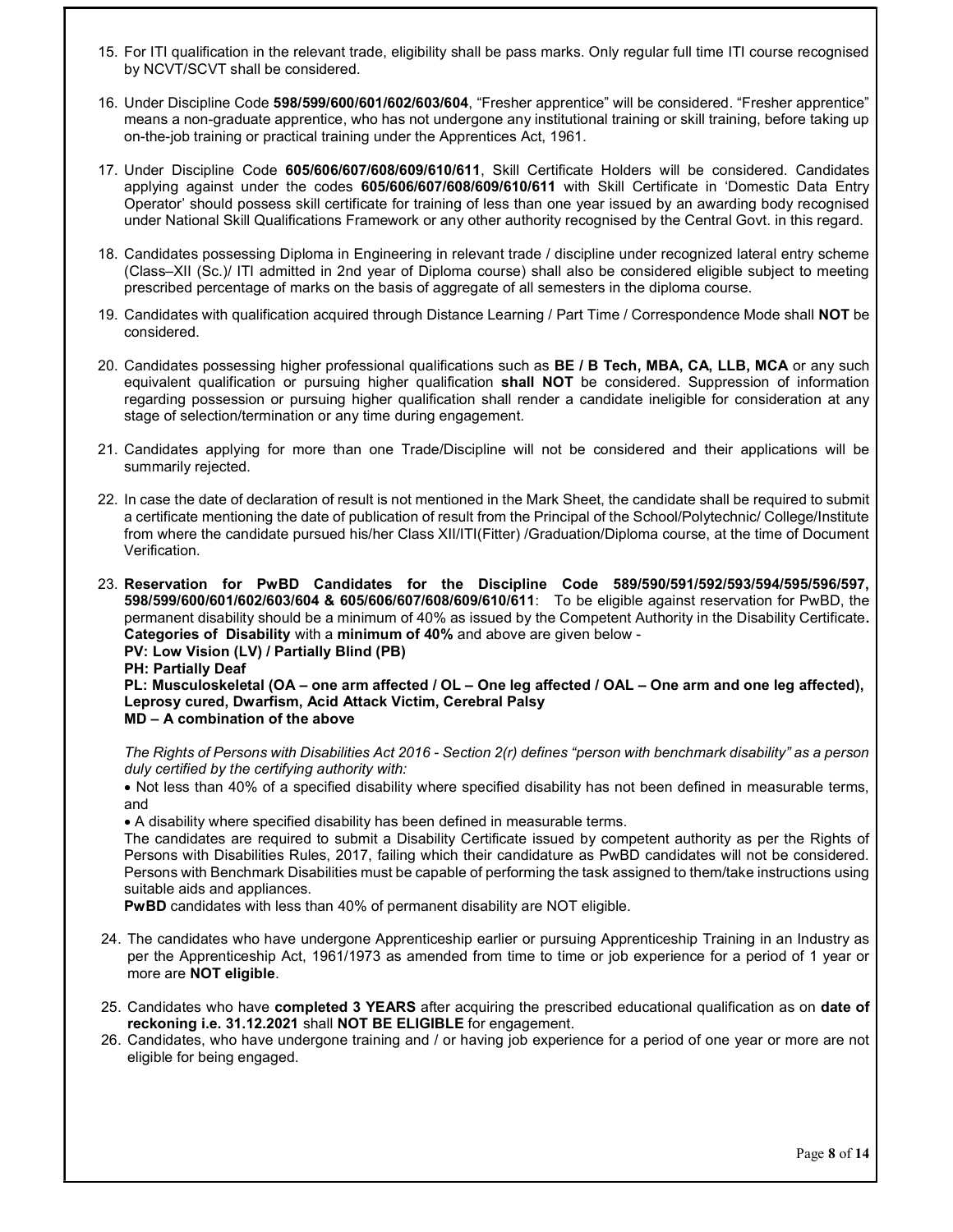- 27. In case the date of Declaration of result is not mentioned in the Mark Sheet, the candidate must submit a certificate mentioning the date of publication of result from the Principal of the College/Institute from where the candidate pursued his Graduation/Diploma in Engineering, along with his application form.
- 28. Candidates registered with Local / State Employment Exchange(s) / Vocational Rehabilitation Centre for Person with Benchmark Disability (PwBD) and meeting the prescribed eligibility criteria, are required to apply Online, failing which their candidature will not be considered.

## B. Age Limit

- 1. Minimum 18 years and maximum 24 years as on 31.12.2021 for General / EWS candidates. Relaxation of upper age limit to SC/ST/OBC (NCL)/PwBD candidates shall be extended as per Govt. guidelines.
- 2. Mark sheet / Certificate issued by Board of Secondary Education for passing Matriculation (Class X) examination shall be the only acceptable document in support of age.
- C. Reservation, Concessions & relaxations to candidates belonging to SC/ST/OBC(NCL)/PwBD/Economically Weaker Sections (EWS)
- 1. Reservation for candidates belonging to SC, ST, OBC (NCL), PwBD & EWS categories will be in terms of numbers indicated above.
- 2. However, if the prescribed no. of persons belonging either to the Scheduled Caste or Scheduled Tribes are not available as per Selection criteria and other criteria/parameters, the seats reserved in any trade for them may be filled by persons belonging to the Scheduled Tribes or as the case may be to the Scheduled Caste on the basis of position in the merit list based on marks obtained in the Written Test, meeting the notified eligibility criteria and documents found in order upon verification etc. If the reserved seats cannot be filled even in the above given manner, seats so lying unfilled may be filled first by persons belonging to Other Backward Classes on the basis of position in the merit list based on marks obtained in the Written Test, meeting the notified eligibility criteria and documents found in order upon verification etc. Seats still remaining unfilled will be filled by candidates belonging to unreserved category on the basis of position in the merit list based on marks obtained in the Written Test, meeting the notified eligibility criteria and documents found in order upon verification etc.

Similarly, if seats reserved in any trade for the Other Backward Classes cannot be filled from the Other Backward Classes, then the seats so lying unfilled may be filled by persons belonging to the Scheduled Caste or Scheduled Tribes on the basis of position in the merit list based on marks obtained in the Written Test, meeting the notified eligibility criteria and documents found in order upon verification etc. Seats still remaining unfilled will be filled by candidates belonging to unreserved category on the basis of position in the merit list based on marks obtained in the Written Test, meeting the notified eligibility criteria and documents found in order upon verification etc.

Similarly, if seats reserved in any trade for the Economically Weaker Section (EWS) cannot be filled from the Economically Weaker Section (EWS), then the seats so lying unfilled may be filled by persons belonging to unreserved category on the basis of position in the merit list based on marks obtained in the Written Test, meeting the notified eligibility criteria and documents found in order upon verification etc.

- 3. Relaxation in upper age upto 5 years for SC/ST candidates and 3 years for OBC (NCL) candidates considered against reserved positions will be allowed.
- 4. Relaxation in upper age upto 10 years for Persons with Benchmark Disabilities (PwBD) candidates irrespective of reservation of seats for them. Further, upper age relaxation of 5 years to PwBD candidates belonging to SC/ST category and 3 years to PwBD-OBC(NCL) candidates.
- 5. A PwBD candidate availing of only age relaxation (no relaxation in eligibility qualification marks/in written test qualifying marks) shall be considered against unreserved seat in order of merit in the select list before being considered against a reserved seat.
- 6. Reservation for PwBD categories to be engaged as Apprentices shall be in consistence with Section 34(1) of the Rights of Persons with Disabilities Act, 2016.
- 7. Reservation in PwBD category will be extended on horizontal basis, against notified numbers of seats in identified Trade/Disciplines.
- 8. Minimum prescribed qualification marks will be relaxed by 5% for candidates belonging to SC/ST/PwBD categories considered against reserved positions.
- 9. A person with a specified disability listed in the Schedule appended to the Act but not covered under Section 34(1), if certified by a certifying officer as a person with disability of 40% or above, shall be allowed concessions/relaxations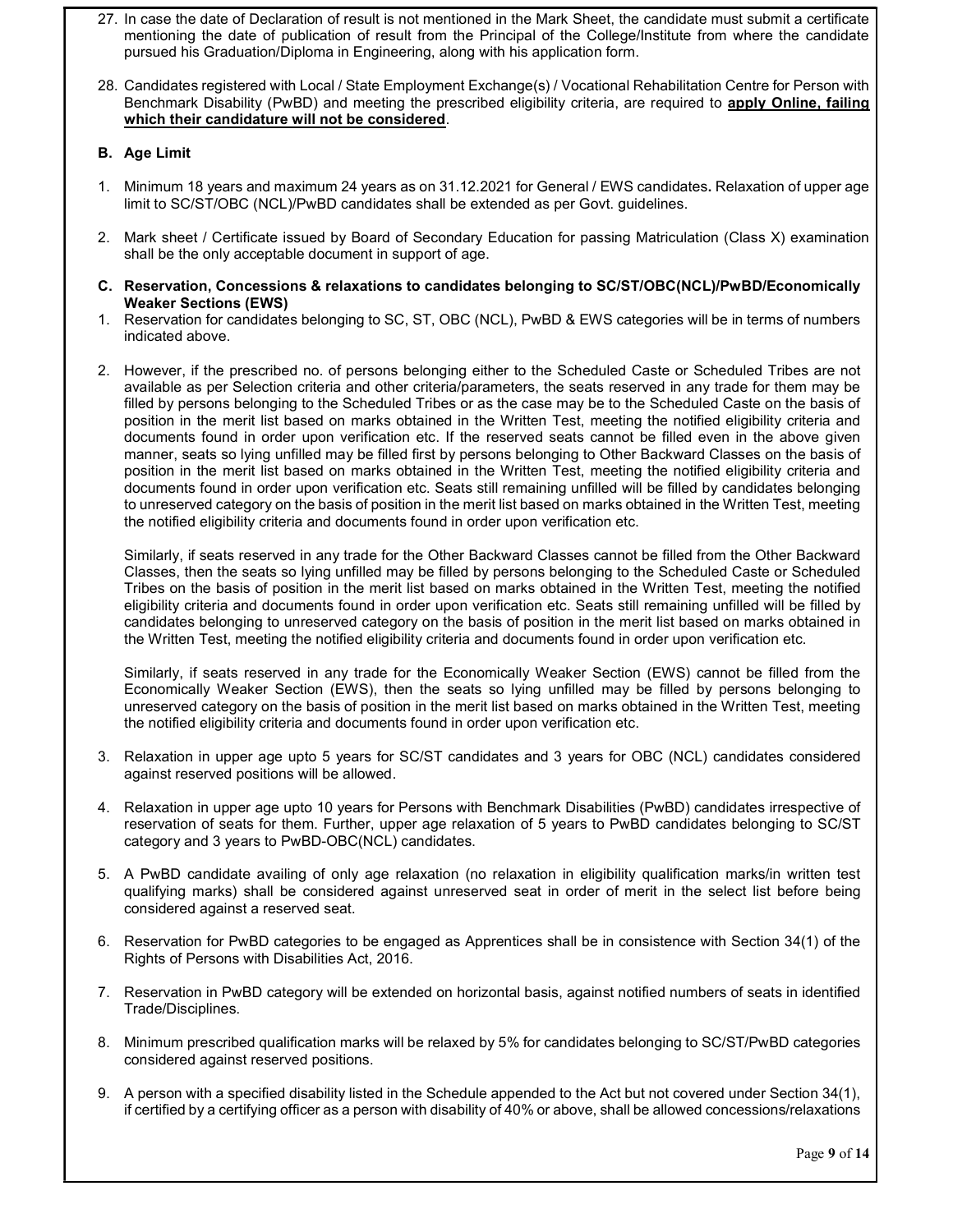available to PwBDs. One shall be declared successful, if selected on merit against unreserved seats. His/her candidature will not be considered/adjusted against reservation provided to PwBDs under Section 34(1) of the Act of 2016.

- 10. For claiming the benefit of OBC category, the candidate should submit caste certificate in the proforma prescribed by Govt. of India, which would, among others specifically mention that the candidate does not belong to the persons/sections (creamy layer) as mentioned in column 3 of the schedule to the Department of Personnel & Training, Government of India OM No.36012/22/93-Estt.(SCT) dated 08.09.1993 and OM No. 36036/2/2013- Estt.(Res.) dated 30.05.2014. In case of candidates belonging to OBC (non-creamy layer) category, name of OBC caste mentioned in the certificate should fall in the Central List of OBCs of the respective State and non-creamy layer status should be valid as on cut-off date of reckoning eligibility criteria i.e. 31.12.2021
- 11. Candidates belonging to OBC category but falling in creamy layer are not entitled to OBC reservation benefits. Accordingly such candidates may choose to apply for the positions provided they meet the age criteria applicable to UR candidates and indicate their category as "UR (Unreserved)".
- 12. Candidates belonging to EWS category are required to submit an Income & Asset Certificate issued by Competent Authority prescribed under Point No.5 of the Department of Personnel & Training's O.M. No.36039/1/2019- Estt(Res) dated 31.01.2019.
- 13. SC/ST/PwBD candidates appearing for Written Test/Document Verification will be reimbursed single second class railway fare from the nearest railway station of the mailing address to the place of Written Test/Document Verification and back by the shortest route on production of ticket, provided the distance is not less than 30 KMs.

### D. Period of Apprenticeship Training

- 1. 12 Months for all disciplines except
- 2. Trade Apprentice Data Entry Operator (Fresher Apprentices) & Trade Apprentice Data Entry Operator (Skilled Certificate Holders) will be having 15 Months training

#### E. Date of Reckoning Eligibility Criteria

The date for the purpose of possession of qualification and meeting age criteria shall be 31.12.2021.

#### Selection Methodology

- 1. Selection shall be on the basis of performance of the candidates on the basis of marks obtained by them in the Written Test (Duration 90 Minutes) and meeting notified eligibility criteria.
- 2. The Written Test will comprise of 100 questions with Objective Type Multiple Choice Questions (MCQs) consisting of four option with one correct option. The questions would be in bilingual i.e. English & Hindi. There will be no negative marking.
- 3. The written test will assess the candidates on the following parameters:-

#### Trade Apprentice Accountant

- Generic Aptitude including Quantitative Aptitude 30 Marks
- Reasoning Abilities 30 Marks
- Basic English Language Skills 40 Marks

#### Trade Apprentice -Data Entry Operator (Fresher & Skill Certificate Holder)

- Generic Aptitude including Quantitative Aptitude 30 Marks
- Reasoning Abilities 30 Marks
- Basic English Language Skills 40 Marks

# Trade Apprentice (Fitter/Electrician/Electronics Mechanic/Instrument Mechanic/Machinist) & Technician Apprentice (Mechanical/Electrical/Instrumentation/Civil/Electrical & Electronics/Electronics):

- Technical Acumen in relevant discipline 40 Marks
- Generic Aptitude including Quantitative Aptitude 20 Marks
- Reasoning Abilities 20 Marks
- Basic English Language Skills 20 Marks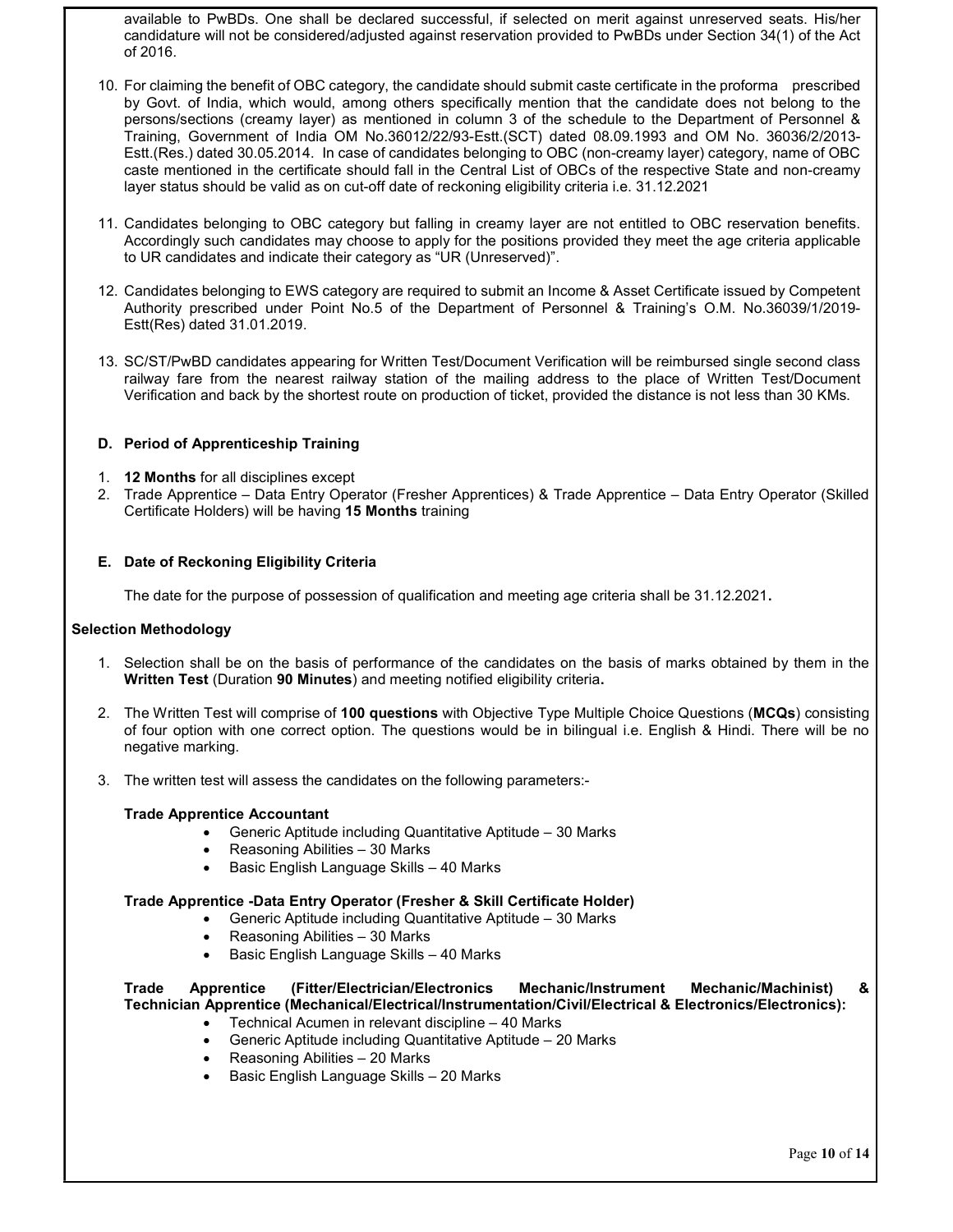- 4. The candidates will have to secure a minimum of 40% marks in written test to qualify for selection process. The minimum qualifying marks shall be 35% for candidates belonging to SC/ST/PwBD categories against reserved positions. In case of tie (two or more) of marks in the written test, the date of birth (senior by age) shall be the factor to be considered (in that order only) to place a candidate's rank in the merit list.
- 5. Candidates selected as apprentices will have to fulfill the minimum physical fitness standard / parameters as specified in the Apprentice Act and amendments / modification issued from time to time. Only those candidates declared fit in pre-engagement medical and physical fitness shall be considered for engaging as apprentice.

### F. Document Verification

Candidates shortlisted on the basis of their position in the merit list and subject to number of seats in respective Trades/Disciplines, shall be called for document verification. The following original documents along with a selfattested copy should be furnished at the time of Document Verification:

- 1. 10th Pass/Matriculation certificate issued by the concerned education board as proof of date of birth. No other document will be accepted for verification of date of birth.
- 2. SC/ST/OBC(NCL)/Disability/EWS-Income & Asset Certificate by reserved category candidates in the prescribed format issued by Competent Authority.
- 3. Class XII marksheet issued by the concerned education board/ Semester-wise/ year-wise mark sheets of ITI (Fitter) issued by NCVT or SCVT/Graduation/Diploma Engineering
- 4. Class XII/Final ITI (Fitter) issued by NCVT or SCVT/Graduation/Diploma Certificate issued by respective Board/ Authority.
- 5. Conversion certificate from CGPA/OGPA/Letter Grade to percentage of marks, if applicable, from concerned University/Institute.
- 6. Certificate mentioning the date of publication of result from the Principal of the Polytechnic/ School/College/ Institute from where the candidate pursued his/her Class XII/ITI (Fitter)/ Graduation/ Diploma course, if applicable.
- 7. For Candidates applying against Code 605/606/607/608/609/610/611 with Skill Certificate in 'Domestic Data Entry Operator' - Skill certificate issued by an awarding body recognised under National Skill Qualifications Framework or any other authority recognised by the Central Govt. in this regard.
- 8. Any other Certificate, as specified.

### Pre-Engagement Medical Fitness

- 1. Candidates selected as apprentices will have to fulfil the minimum physical fitness standard / parameters as specified in the Apprentices Act and amendments/modifications issued from time to time.
- 2. Medical examination of PwBD candidates shall be with due consideration to the provisions of Rights of Persons with Disabilities Act, 2016.
- 3. Only those candidates who are declared fit in pre-engagement medical examination shall be considered for engagement as apprentice.

#### G. Offer of engagement

Finally shortlisted candidates whose documents including pre-engagement medical fitness certificate is found in order shall be issued offer of engagement.

### H. Liability to Declare

- 1. Candidates with reported ailments, deficiencies or abnormalities shall make a declaration to this effect while submitting their application.
- 2. A candidate found UNFIT during medical examination conducted by any unit of IOCL or any other PSU while seeking engagement as an apprentice or while seeking a regular employment in the past, is also required to declare the same with reasons for being declared UNFIT.
- 3. Candidates have to necessarily declare in case he has been arrested, prosecuted, kept under detention or fined, convicted by a Court of Law or for any offence debarred / disqualified by any Public Service Commission from appearing in its examination.

### I. Other Conditions:

- 1. Stipend: Rate of stipend payable to apprentices per month shall be as prescribed under Apprentices Act, 1961/1973 / Apprentices Rules 1992 (as amended) and Corporation's guidelines.
- 2. Company Accommodation/HRA: No HRA or Company's accommodation shall be provided to Apprentices.
- 3. Leave & Holidays: The following leave & holidays shall be admissible to Apprentices: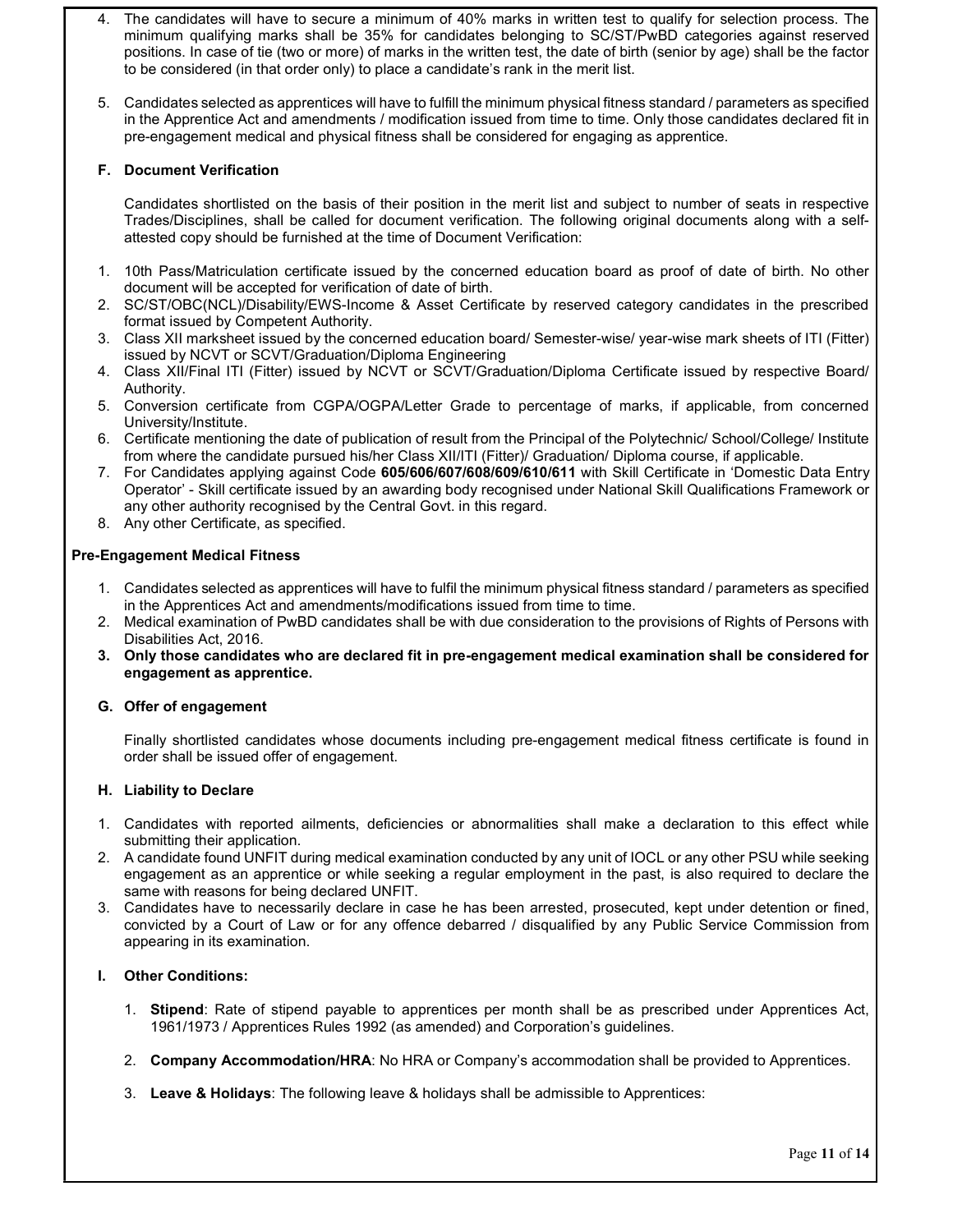- a) General Leave- 32 days @ 8 days per quarter during the period of Apprenticeship including on medical grounds.
- b) Casual Leave- 12 days per calendar year (pro-rata)
- c) An Apprentice shall avail such Holidays as are observed in the establishment in which he/she is undergoing Apprenticeship training.
- d) Leave not availed shall lapse at the end of apprenticeship period.
- 4. Insurance Coverage: Apprentices shall be covered under suitable Accident Insurance Coverage.
- 5. Discipline: Apprentices shall be covered under the Certified Standing Orders applicable to workmen at the establishment where they are undergoing Apprenticeship training.
- 6. Period of Apprenticeship Training: may be extended under certain circumstances as provided under Rule 7 of the Apprentices Rules 1992.
- 7. Rules/guidelines, as may be prescribed by the Govt/framed by the Corporation from time to time, shall apply.
- 8. The decision of the Management will be final and binding on all candidates on all matters relating to eligibility, acceptance or rejection of the applications, mode of selection and cancellation of the selection process etc. No correspondence will be entertained in this regard.

#### J. General Instructions:

- 1. Candidates are advised to carefully read the full advertisement for details of educational qualification and other eligibility criteria before submission of on-line application.
- 2. The Apprenticeship agreement shall be registered on-line with respective authorities.
- 3. At any stage of the selection process, if it is found that the candidate has furnished false or incorrect information, the candidature of the candidate will be cancelled. Candidate shall also render himself liable for criminal prosecution.
- 4. The candidature of the applicant would be provisional and subject to subsequent verification of certificates and testimonials etc. In case it is detected at any stage of engagement or thereafter, that a candidate does not fulfil<br>the eligibility norms and/or that he/she has furnished any incorrect/doctored/false the eligibility norms and/or that he/she has furnished any incorrect/doctored/false information/certificate/documents or has suppressed any material fact(s), his/her candidature will stand cancelled. If any of these shortcomings is/are detected even after engagement, his/her engagement is liable to be terminated.
- 5. Candidates are required to bring one Photo ID proof in ORIGINAL anyone from among Aadhar Card/PAN Card/Voter ID Card/Driving License/Passport – along with Admit Card at the time of Written Test.
- 6. Candidates without Admit Card and proof of ID as stated herewith will not be allowed to take the Written Test.
- 7. Any corrigendum/addendum or updates with regard to this advertisement shall be made available on our website: www.iocl.com.
- 8. Disputes, if any shall be subject to jurisdiction of the local Court at New Delhi, for which the candidate has applied for Apprenticeship.
- 9. Candidates are advised to carefully read the full advertisement for details of educational qualification and other eligibility criteria before submission of online application.
- 10. Candidates are advised to register as a Trade Apprentice online in the Regional Directorate of Apprenticeship Training (RDAT) https://apprenticeshipindia.org OR as a Technician Apprentice online with the Board of Apprenticeship Training (BOAT) at https://portal.mhrdnats.gov.in/boat/commonRedirect/registermenunew!registermenunew.action
- 11. Candidate for Trade Apprenticeship (Optional Trade) should register themselves on NSDC at https://apprenticeshipindia.org
- 12. If the application is not submitted in the line with the eligibility criteria, terms & conditions, then the application is liable for rejection.
- 13. Candidates are requested to apply sufficiently in advance before the closing date.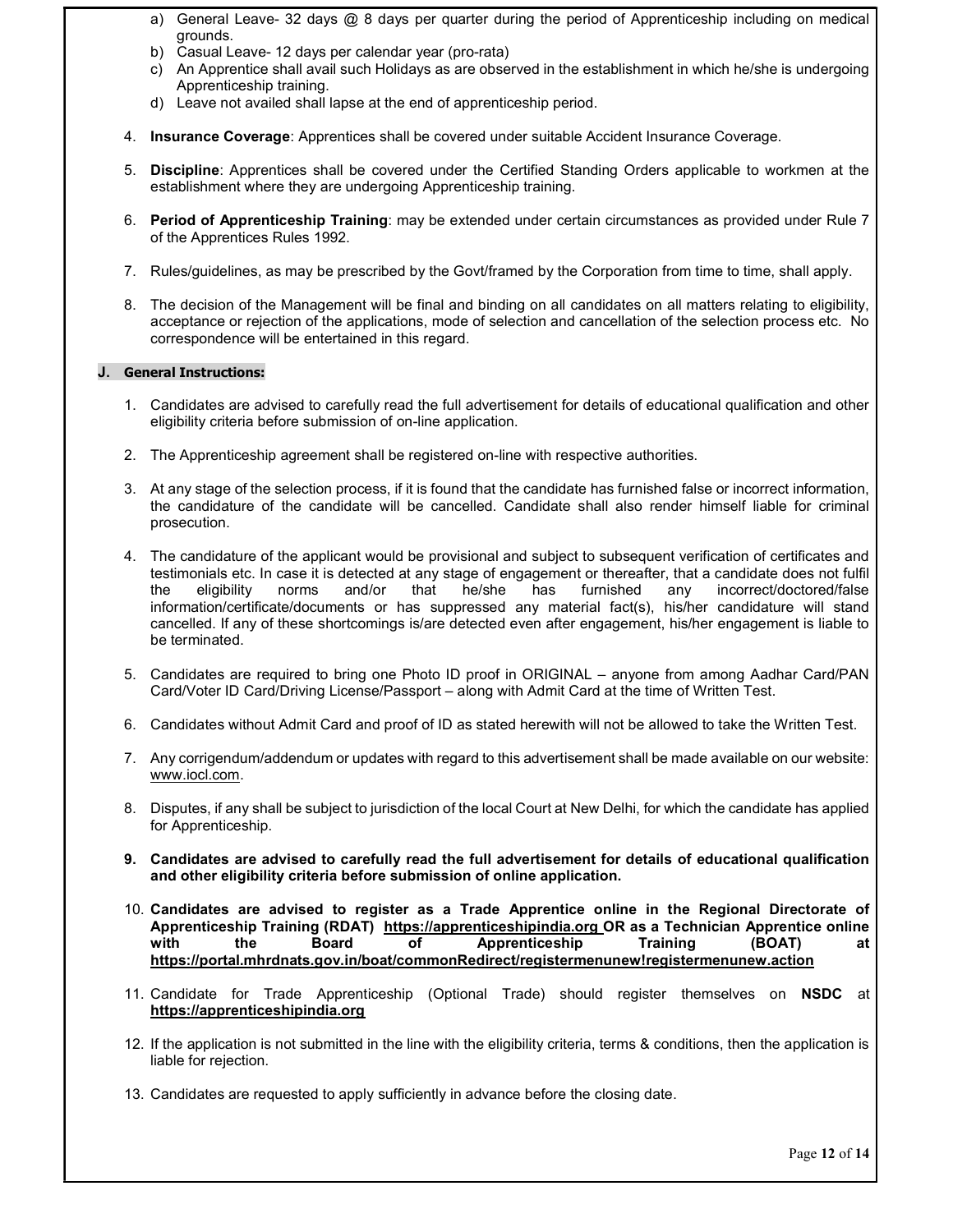- 14. All the candidates are advised to keep the copy of the printout of the online application form for reference as candidates are required to quote their application no. and date of birth for downloading admit cards from our website: www.iocl.com or at (https://www.iocl.com/PeopleCareers/Apprenticeships.aspx)
- 15. Candidates are advised to periodically visit our above website as all future correspondence and latest information with regards to written test shall be only on our website and/or by email/sms-alerts.
- 16. Any corrigendum/addendum etc. or updates with regard to this advertisement shall be made available on our website: www.iocl.com or at (https://www.iocl.com/PeopleCareers/Apprenticeships.aspx) ONLY.
- 17. Candidates have to apply for ANY ONE DISCIPLINE CODE ONLY. Candidates applying for more than one discipline Code will not be considered and their applications will be summarily rejected.
- 18. Wherever CGPA/OGPA or Letter Grade is awarded in the ITI /Degree/ Diploma in Engineering examination, its equivalent aggregate percentage of marks must be indicated in the On-line Application Form as per the norms adopted by University/Institute.
- 19. The candidature of the applicant would be provisional and subject to subsequent verification of certificates and testimonials. In case, it is detected at any stage of engagement or thereafter, that a candidate does not fulfil the eligibility norms and/or that he/she has furnished any incorrect/doctored/false information/certificate/documents or has suppressed any material fact(s), his/her candidature will stand cancelled. Candidate shall also render himself liable to criminal prosecution. If any of these shortcomings is/are detected even after engagement if any, his/her engagement is liable to be terminated.
- 20. Engagement of selected candidates is subject to his/her being declared medically fit as per the requirement of the Corporation. All such engagement will also be subject to all relevant Rules/policies/guidelines of the Corporation.
- 21. The decision of the Management will be final and binding on all candidates on all matters relating to eligibility, acceptance or rejection of the applications, mode of selection, cancellation of the selection process either in part or full, etc. No correspondence will be entertained in this regard. Filling up of the seats is solely at the discretion of the management based on suitability of candidates and no claim will arise for engagement, if some of these seats are not filled due to unsuitability/insufficient number of candidates.
- 22. Applications/Registration which are incomplete or are received in any other mode/form, or not fulfilling the eligibility criteria and/or those received after the last date of submission of on-line applications shall not be considered "Eligible" and treated as "Rejected". Canvassing of any kind shall disqualify the candidate.
- 23. Mere selection in written examination or empanelment after the selection process shall not confer any right of engagement to the applicants.
- 24. Upon completion of the Apprenticeship period the Corporation shall have no obligation to offer employment to such apprentices nor can an Apprentice claim right for employment on the grounds of completion of Apprenticeship.

### K. How to apply

- 1. The candidates meeting the prescribed eligibility criteria may apply online through the link which will be provided in our corporate website www.iocl.com(Careers-> Apprenticeships-> Engagement of Technical and Non-Technical Trade & Technician Apprentices in Northern Region (Marketing Division)-FY-2021-22. **Only Online** mode of applications will be accepted.
- 2. Candidate needs to upload, scanned copy of the latest colour photograph, scanned copy of the documents namely proof of date of birth (Xth Std certificate/mark sheet), prescribed educational qualification, EWS / Caste certificate as applicable and signature to be uploaded without fail. In the absence of any single document, the application shall be summarily rejected. Eligible candidates will be intimated by e-mail / sms for downloading admit card for the written test.
- 3. The candidate must have an active email ID and mobile phone number which must remain valid for at least next one year. All future communication with candidate will take place only through website / email / SMS alerts. Applications submitted through on-line mode will only be accepted.
- 4. The candidate should have scanned copy of colour photograph and signature in jpg format (size not exceeding 50 KB) ready before applying on-line. The photo and signature in digital form will be required to be uploaded. The candidate must ascertain the correctness of all information before filling in the On-line Application Form and its final submission.